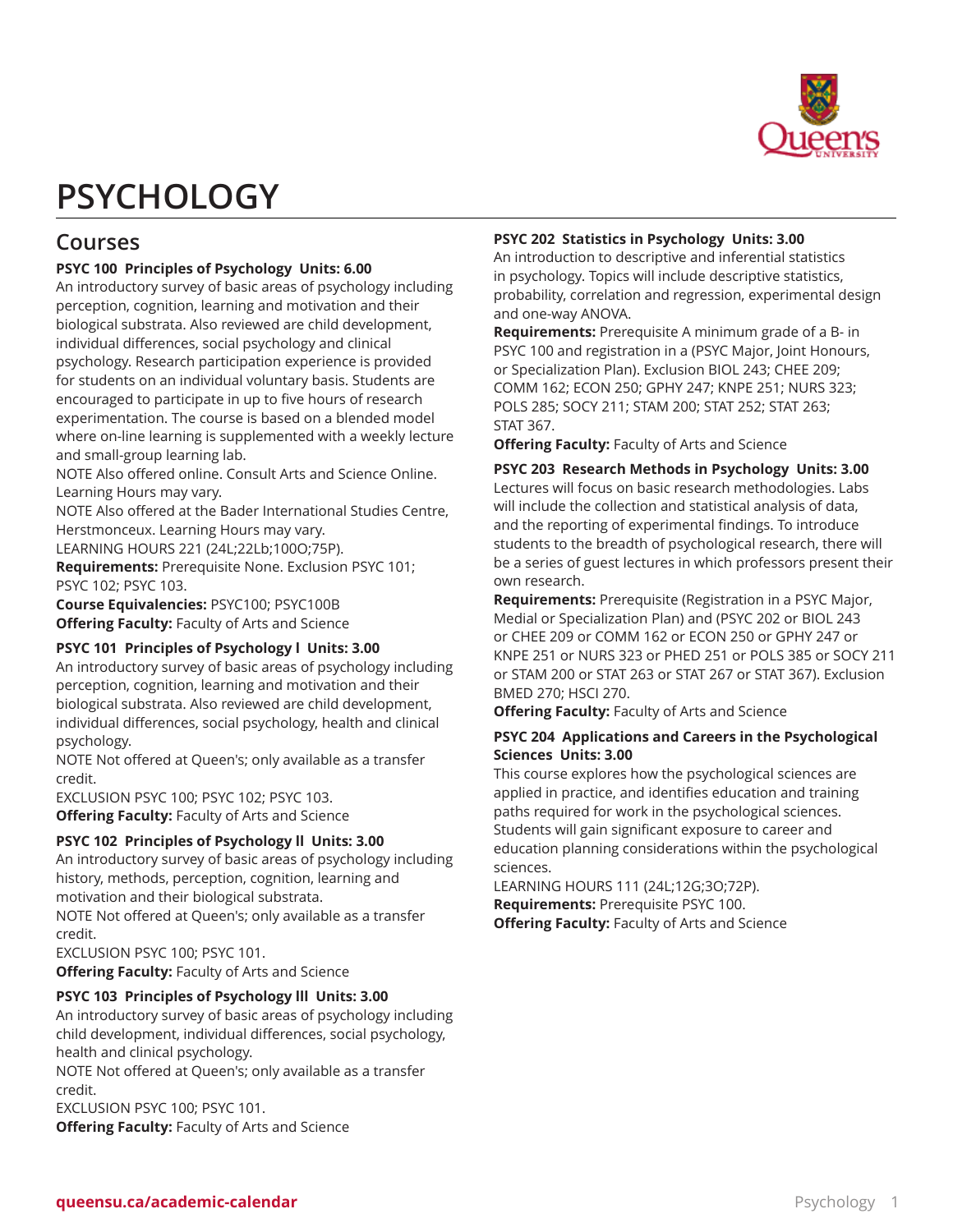

# **PSYC 221 Cognitive Psychology Units: 3.00**

An introduction to the empirical study of mental processes. Topics include perception and attention, working memory, long-term memory, visual imagery, problem-solving, language, and decision-making.

NOTE Also offered online. Consult Art and Science Online. Learning Hours may vary.

NOTE Also offered at the Bader International Study Centre, Herstmonceux. Learning Hours may vary.

LEARNING HOURS 120 (36L;84P).

**Requirements:** Prerequisite PSYC 100. Exclusion A maximum of 6.0 units from COGS 200; COGS 201; PSYC 220; PSYC 221. **Offering Faculty:** Faculty of Arts and Science

# **PSYC 236 Introduction to Clinical Psychology Units: 3.00**

The experimental approach to understanding the causes, symptoms, course, and treatment of mental illness is emphasized in the analysis of disorders of cognition (e.g., schizophrenia), and problem behaviours (e.g., addictions, sexual disorders).

NOTE Also offered online. Consult Arts and Science Online. Learning Hours may vary.

LEARNING HOURS 120 (36L;12O;72P).

**Requirements:** Prerequisite PSYC 100. Equivalency PSYC 236.

**Course Equivalencies:** PSYC235;PSYC236 **Offering Faculty:** Faculty of Arts and Science

#### **PSYC 241 Social Psychology Units: 3.00**

The study of the individual in the social context: Self and identity, social cognition, interpersonal behaviour (affiliation, attraction, sex, aggression, altruism); social attitudes, prejudice and discrimination; social influence and group processes (conformity, leadership and intergroup relations); applied social psychology.

NOTE Also offered online. Consult Arts and Science Online. **Requirements:** Prerequisite PSYC 100.

**Offering Faculty:** Faculty of Arts and Science

#### **PSYC 251 Developmental Psychology Units: 3.00**

Introduction to the scientific study of human development, as well as the fundamental theories, methods and applications in the field of developmental psychology. A major focus of this course is the social, cognitive, and neurobiological processes that underlie perceptual, cognitive, and emotional development from conception to adolescence.

NOTE Also offered online. Consult Arts and Science Online. Learning Hours may vary.

LEARNING HOURS 120 (12L;18T;36O;48P). **Requirements:** Prerequisite PSYC 100. **Offering Faculty:** Faculty of Arts and Science

#### **PSYC 271 Brain and Behaviour I Units: 3.00**

An introduction to behavioural neuroscience. The course primarily focuses on the basics of neuronal operation, functional neuroanatomy, neuropharmacology, and behavioral neuroscience methods. This will be followed by an examination of input (sensory) and output (motor) systems of the brain. Finally, topics relevant to lateralization of function and language will be covered.

NOTE Also offered online. Consult Arts and Science Online. Learning Hours may vary.

LEARNING HOURS 120 (36L;84P).

**Requirements:** Prerequisite PSYC 100. One-Way Exclusion May not be taken with or after NSCI 323; NSCI 324; PSYC 370.

**Offering Faculty:** Faculty of Arts and Science

# **PSYC 299 Introduction to Directed Research in Psychology Units: 3.00**

Laboratory courses to be arranged in consultation with individual Faculty members of the Department. LEARNING HOURS 120 (72Lb;24G;24P).

**Requirements:** Prerequisite (PSYC 100 and registration in an Honours Plan in Psychology) or permission of the Undergraduate Chair of Psychology.

**Offering Faculty:** Faculty of Arts and Science

# **PSYC 301 Advanced Statistical Inference Units: 3.00**

Statistical inference (continuation of PSYC 202/PSYC 203) and laboratory projects. The course covers critical thinking about research and statistics and three types of statistical analyses: tests of categorization, comparisons of means, and association.

NOTE Enrollment is limited. Restricted to students in a PSYC Major Plan.

LEARNING HOURS 120 (36L;36Lb;12G;12O;24P). **Requirements:** Prerequisite Registration in a PSYC Major Plan and a (minimum GPA of 1.90 in [PSYC 202 or STAT\_Options] and PSYC 203) and a (minimum GPA of 2.60 in PSYC at the 100 and 200-level). Exclusion A maximum of 6.0 units from PSYC 300; PSYC 301; PSYC 302.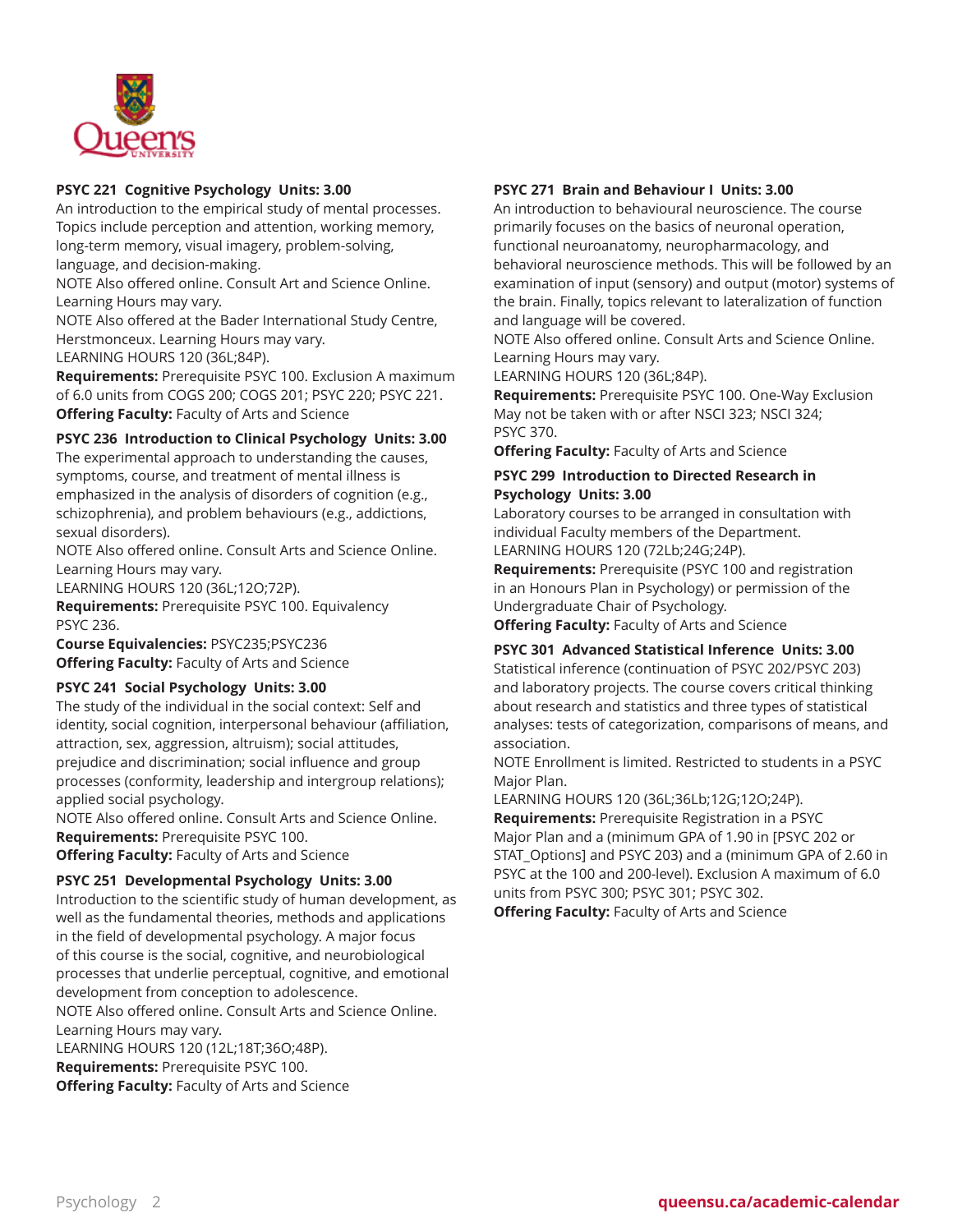

#### **PSYC 302 Advanced Research Methods Units: 3.00**

The application of previous statistical and methodological courses (continuation of PSYC 202/PSYC 203/PSYC 301) toward the design, execution, analysis, and communication of a research project. Lectures and laboratories cover data collection, data management, some advanced statistical analyses, and communication skills.

NOTE Enrollment is limited. Restricted to students in a PSYC Major Plan. Required for admission to PSYC 501.

LEARNING HOURS 120 (36L;36Lb;12G;12O;24P).

**Requirements:** Prerequisite A minimum grade of a C in PSYC 301 and registration in a PSYC Major Plan. Exclusion A maximum of 6.0 units from PSYC 300; PSYC 301; PSYC 302. **Offering Faculty:** Faculty of Arts and Science

#### **PSYC 305 Introduction to Comparative Cognition Units: 3.00**

An overview of the evolution and function of cognitive processes. Emphasis will be placed on understanding how natural selection shaped cognition across animal species. Topics such as memory, decision making, cooperation, and communication will be examined from a behavioural ecology and experimental psychology perspective.

LEARNING HOURS 120 (18L;18T;120O;72P).

**Requirements:** Prerequisite PSYC 100 and a minimum of 6.0 units at the 200-level or above in (PSYC and/or BIOL and/or COGS and/or LING and/or LISC). Equivalency PSYC 205. **Offering Faculty:** Faculty of Arts and Science

#### **PSYC 315 Introduction to the Analysis of Psychological Signals Units: 3.00**

The objective of this course is to (1) introduce the student to basic techniques for the quantitative analysis of timevarying signals and (2) teach the student how to apply these techniques using MATLAB. Emphasis will be placed on methods appropriate to the psychological research environment.

LEARNING HOURS 120 (18L;36Lb;66P).

**Requirements:** Prerequisite PSYC 203. Exclusion PSYC 495 (Winter 2012; Winter 2013; Winter 2014; Fall 2016). Note Expertise in MATLAB or signal processing is not required. **Offering Faculty:** Faculty of Arts and Science

#### **PSYC 320 Selected Topics in Cognitive Neuroscience Units: 3.00**

Upper year courses related to the discipline of cognitive neuroscience. Offered periodically. LEARNING HOURS may vary **Requirements:** Prerequisite PSYC 221. **Offering Faculty:** Faculty of Arts and Science

# **PSYC 321 Psycholinguistics Units: 3.00**

An introduction to psycholinguistic research and theory. Weekly lectures and laboratories will introduce topics including language perception, language production, conversation and linguistic representation. Applied issues in language research will be emphasized (e.g., speech pathology, language aids, and machine recognition of speech).

LEARNING HOURS 120 (18L;18Lb;72P).

**Requirements:** Prerequisite (PSYC 221 and PSYC 203) or (Level 3 or above and registration in a LING Plan and PSYC 221 and a minimum grade of a B- in PSYC 100). **Offering Faculty:** Faculty of Arts and Science

#### **PSYC 323 Laboratory in Attention Units: 3.00**

The laboratory in attention course provides students with both demonstrations and hands-on experience with the methodological design and data analysis techniques used in conducting classic studies of attention. Experimental techniques include attentional cueing, visual search, change blindness, inattentional blindness, eye-tracking, multi-object tracking, and functional imaging.

**Requirements:** Prerequisite (PSYC 203 and [PSYC 221 or PSYC 220]) or COGS 200.

**Offering Faculty:** Faculty of Arts and Science

# **PSYC 325 Cognitive Neuroscience Units: 3.00**

How does the brain perceive, think, and feel? This course in cognitive neuroscience provides a window into contemporary views of how different features of cognition are implemented by the human brain. The course will cover advances in our understanding of the brain mechanism of human cognition. LEARNING HOURS 120 (18L;18aO;84P).

**Requirements:** Prerequisite PSYC 221 or PSYC 271. Exclusion PSYC 320 (Topic Title: Cognitive Neuroscience - Winter 2021; Winter 2022).

**Offering Faculty:** Faculty of Arts and Science

#### **PSYC 330 Selected Topics in Clinical Psychology Units: 3.00**

Upper year courses related to the discipline of clinical psychology. Offered periodically.

LEARNING HOURS may vary

**Requirements:** Prerequisite PSYC 236 **Offering Faculty:** Faculty of Arts and Science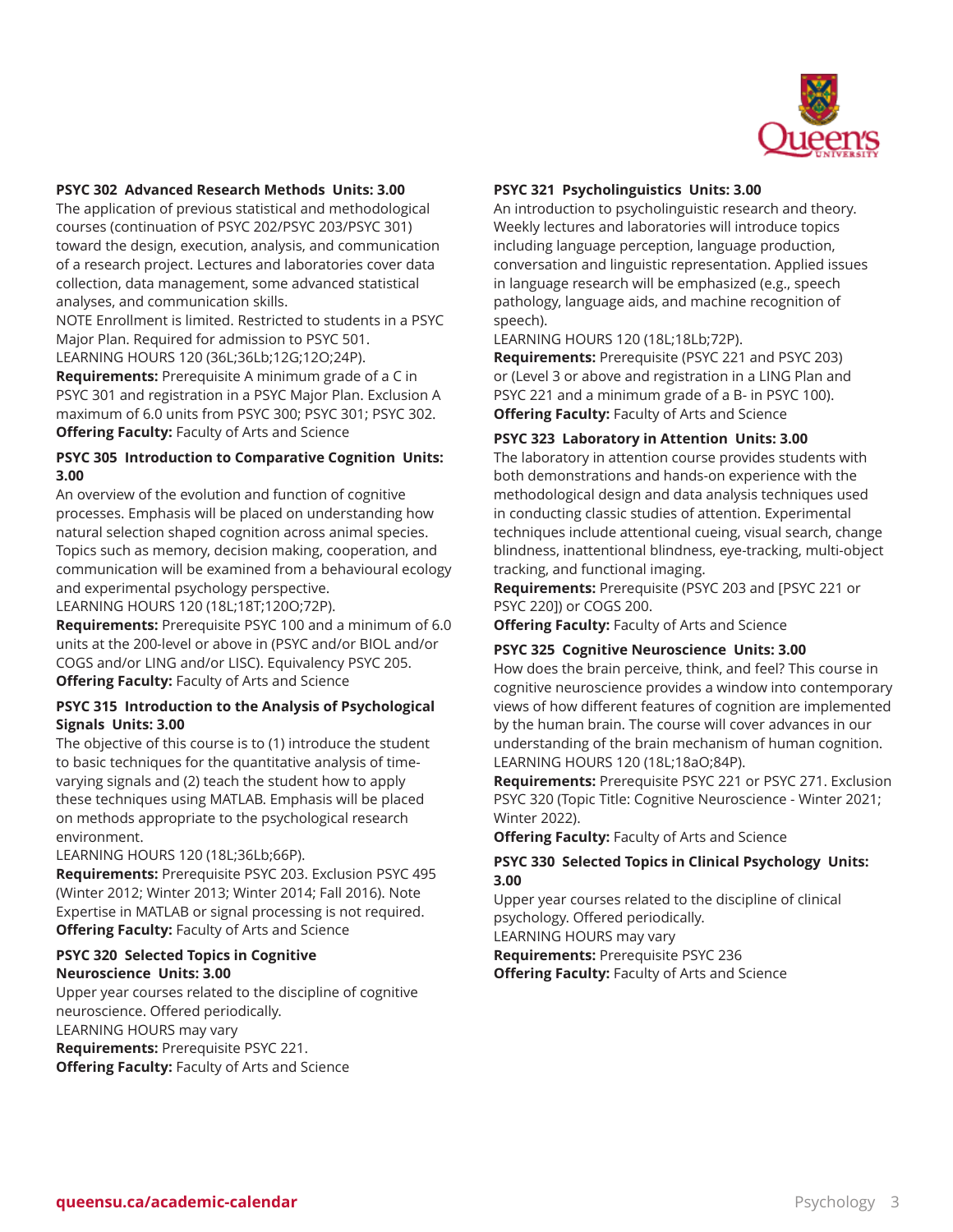

#### **PSYC 331 Introduction to Personality Units: 3.00**

This course will introduce the leading theories and core research findings in personality psychology. It will review perspectives on personality research including dispositional, biological, intrapsychic, cognitive, social/cultural and adjustment domains. The class will also cover personality assessment methods and common personality disorders. LEARNING HOURS 108 (36L;72P).

**Requirements:** Prerequisite PSYC 100 and 6.0 units in PSYC at the 200-level. Exclusion PSYC 231/3.0.

**Offering Faculty:** Faculty of Arts and Science

#### **PSYC 332 Health Psychology Units: 3.00**

Key issues in health and health care require approaches embodying psychological, biological, and sociological factors. For every CT scan, injection, or doctor visit, there is a person to be considered. This course explores a variety of healthrelated topics where psychology has a significant role (e.g., health promotion, stress, psychoneuroimmunology, medical contacts, pain, illness, sport). Canadian statistics used in discussions.

**Requirements:** Prerequisite (PSYC 235 or PSYC 236) and (PSYC 202 or 3.0 units from STAT\_Options). **Offering Faculty:** Faculty of Arts and Science

#### **PSYC 333 Human Sexuality Units: 3.00**

An overview of typical sexual behaviour and its variations. Topics include the history of sex research, the sexual response cycle, sexual dysfunction, gender identity, and sexual orientation. Particular attention will be paid to current issues in sex research and theory.

NOTE Also offered online. Consult Arts and Science Online. Learning Hours may vary.

NOTE Also offered at the Bader International Studies Centre, Herstmonceux. Learning Hours may vary.

LEARNING HOURS 120 (36L;84P).

**Requirements:** Prerequisite PSYC 235 or PSYC 236 or PSYC 251 or PSYC 271 or PSYC 370.

**Offering Faculty:** Faculty of Arts and Science

#### **PSYC 334 Laboratory in Psychological Testing Units: 3.00**

A lecture and laboratory course on psychometrics. Test development and evaluation will be the focus of student projects. The course will introduce software packages used for analyzing psychological test data. LEARNING HOURS 120 (24L;24Lb;12G;60P). **Requirements:** Prerequisite PSYC 301. **Course Equivalencies:** PSYC331, PSYC334 **Offering Faculty:** Faculty of Arts and Science

# **PSYC 335 Positive Psychology Units: 3.00**

Positive Psychology is the scientific study of optimal human functioning. Lectures review the history and empirical support in areas such as interpersonal relationships, and applying positive thinking. Homework assignments will include experiential exercises designed to foster an increased understanding of the role of positive psychology in everyday life.

NOTE Also offered at the Bader International Studies Centre, Herstmonceux.

LEARNING HOURS may vary.

**Requirements:** Prerequisite PSYC 203 and (PSYC 235 or PSYC 236).

**Offering Faculty:** Faculty of Arts and Science

**PSYC 336 Advanced Adult Clinical Psychology Units: 3.00** The purpose of this course is to provide students with an advanced understanding of theories of the etiology, pathology, and treatment of mental illness in adults. Theory and research will be emphasized that cut across traditional diagnostic categories and focus on domains of social, cognitive-affective, and biological functioning. LEARNING HOURS 120(36L;18G;36I;36P).

**Requirements:** Prerequisite PSYC 235 or PSYC 236. Exclusion PSYC 399 (Topic Title: Psychopathology).

**Offering Faculty:** Faculty of Arts and Science

# **PSYC 337 Advanced Child Clinical Psychology Units: 3.00**

The purpose of this course to provide students with an advanced understanding of child and adolescent psychopathology with an emphasis on developmental considerations. Students will learn about different theoretical perspectives on the etiology, pathology, and treatment of a variety of child and adolescent mental disorders. LEARNING HOURS 120 (18L;18aO;84P).

**Requirements:** Prerequisite PSYC 235 or PSYC 236. Exclusion PSYC 399 (Topic Title: Advanced Child Clinical Psychology). **Offering Faculty:** Faculty of Arts and Science

# **PSYC 340 Selected Topics in Social Psychology Units: 3.00**

Upper year courses related to the discipline of Social Psychology. Offered periodically. LEARNING HOURS may vary.

**Requirements:** Prerequisite PSYC 241. **Offering Faculty:** Faculty of Arts and Science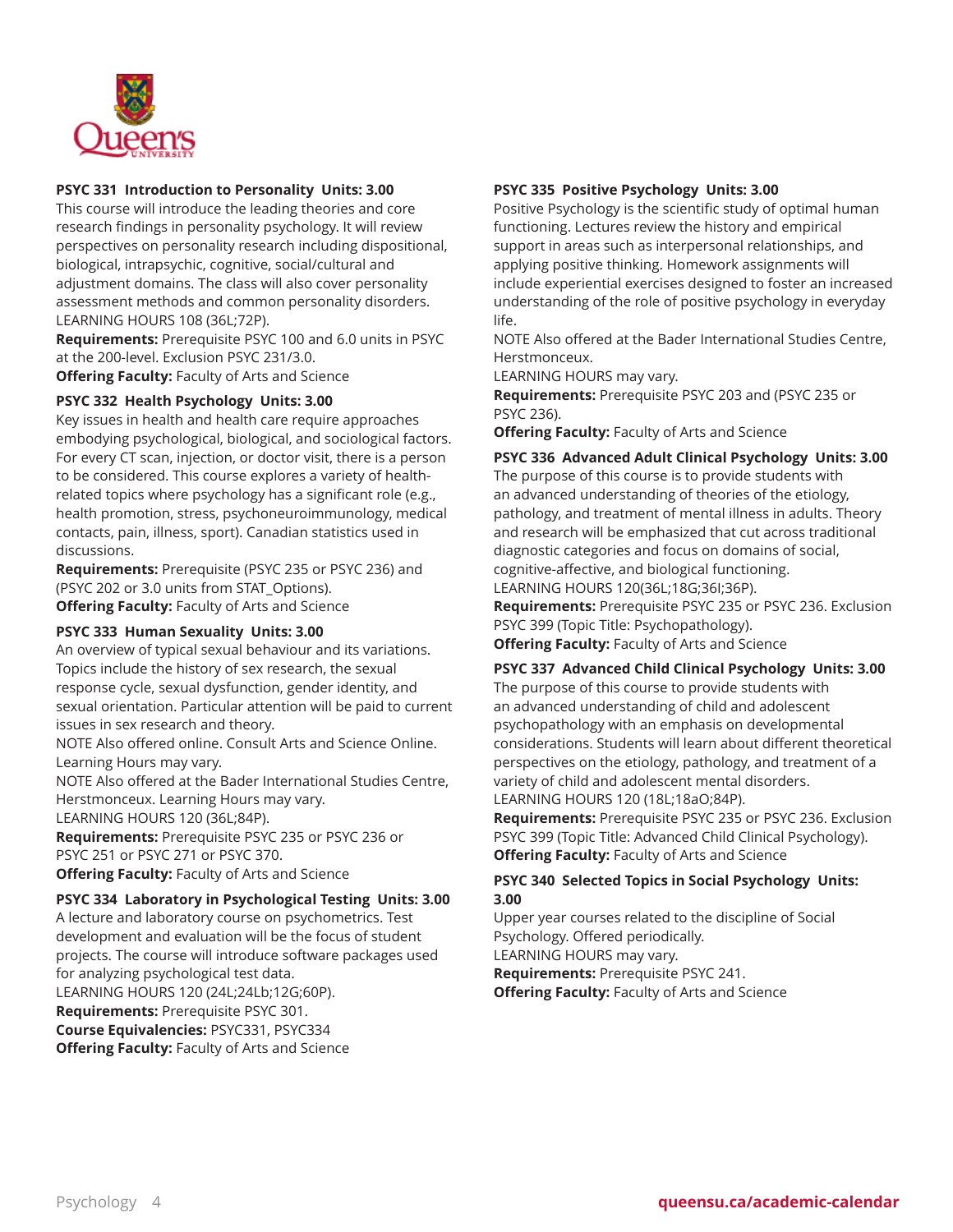

# **PSYC 341 Laboratory in Social Psychology Units: 3.00**

This course aims to provide students with hands-on experience in social psychology research. Students will learn principles of research methods in social psychology, involving literature review, research designs, data collection/ management/analysis, and report.

LEARNING HOURS 120 (18L;18Lb;12Oc;72P) **Requirements:** Prerequisite PSYC 203 and PSYC 241. **Offering Faculty:** Faculty of Arts and Science

#### **PSYC 342 The Psychology of Social Influence Units: 3.00**

This course reviews theory and research on the processes by which people exert influence on one another's behaviours, beliefs, emotions, and attitudes. Topics of study include conformity, compliance, obedience, and persuasion. The course will focus on both the theoretical and applied implications of social influence research.

NOTE Also offered at the Bader International Study Centre, Herstmonceux. Learning Hours may vary.

NOTE Top Hat (Student Engagement Platform/Software): estimated cost \$30.

LEARNING HOURS 120 (36L;84P).

**Requirements:** Prerequisite PSYC 100. **Offering Faculty:** Faculty of Arts and Science

#### **PSYC 343 Judgement and Decision Making Units: 3.00**

This course is focused upon research in judgment and decision-making such as biases due to anchoring, relativity, intuition, and social norms. Assignments will apply topics to students' everyday lives, help students be aware of common reasoning errors, and improve students' ability to predict and influence the behavior of others.

LEARNING HOURS 120 (36L;84P).

**Requirements:** Prerequisite PSYC 241. Exclusion PSYC 399 (Topic Title: Judgement and Decision Making). **Offering Faculty:** Faculty of Arts and Science

# **PSYC 350 Selected Topics in Developmental Psychology Units: 3.00**

Lecture courses on selected topics in the area of developmental psychology offered periodically. LEARNING HOURS 120 (36L;84P).

**Requirements:** Prerequisite PSYC 203 and PSYC 251. Exclusion PSYC 353.

**Offering Faculty:** Faculty of Arts and Science

### **PSYC 351 Social and Emotional Development Units: 3.00**

An overview of the development of emotions and their regulation. Topics range from basic emotions in infancy and interactions with caregivers that lay the foundations of socialized behaviour to the emotional upheaval and radical social changes of adolescence. Individual differences in social and emotional behaviour will be considered in light of both typical and atypical development.

LEARNING HOURS 120 (36L;84P). **Requirements:** Prerequisite PSYC 251. **Offering Faculty:** Faculty of Arts and Science

# **PSYC 352 Cognitive and Language Development Units: 3.00**

An overview of the development of cognitive and language processes in children. Topics include a discussion of the biological and social foundations of cognitive and language development, perceptual development, early communication, development of concepts and scripts, and improvements in reasoning and problem-solving ability over the course of development.

**Requirements:** Prerequisite (PSYC 203 and PSYC 251) or (Level 3 or above and registration in a [COGS or LING Plan] and minimum grade of a B- in PSYC 100).

**Offering Faculty:** Faculty of Arts and Science

# **PSYC 353 Atypical Development Units: 3.00**

This course will begin by defining atypical development and discuss how gaining better understanding of atypical development allows us to understand typical development, and vice versa. We will cover six disorders in greater detail: Language Disorders, Dyslexia, Down Syndrome, Williams Syndrome, Attention-Deficit/Hyperactivity Disorder and Autism.

LEARNING HOURS 127 (36L;91P).

**Requirements:** Prerequisite PSYC 251/3.0 and one of (HSCI 270 [formerly BMED 270/3.0], HLTH 252, PSYC 203, SOCY 210). Exclusion PSYC 350 (Topic Title: Atypical Development - Winter 2016; Fall 2016). Equivalency PSYC 457/3.0.

**Offering Faculty:** Faculty of Arts and Science

#### **PSYC 355 Comparative Cognition: Cognitive Origins Laboratory Units: 3.00**

Advanced study in comparative cognition with a focus on the evolution and function of cognitive processes across animal species. Through lectures, laboratory activities, and readings, theory and research methodology in the areas of number, timing, casual reasoning, social learning, tool use, social cognition, and communication will be discussed. LEARNING HOURS 120 (18L;18Lb;12O;72P).

**Requirements:** Prerequisite PSYC 203 and (PSYC 205 or PSYC 305).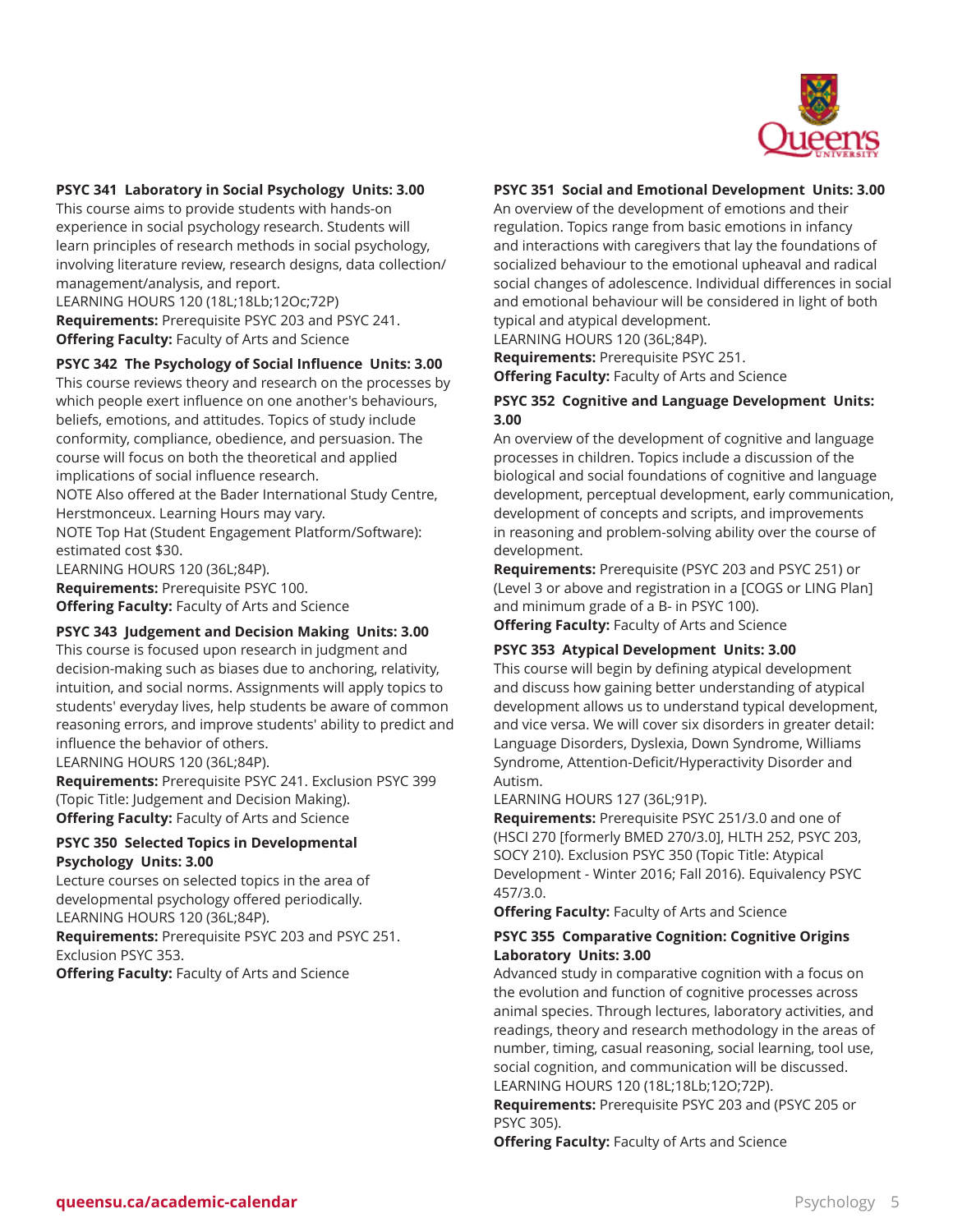

# **PSYC 360 The Neurobiology and Psychology of Sleep Units: 3.00**

The course will introduce students to: the physiology and neurobiology of sleep; methodology of sleep research; evolution and comparative aspects of sleep; discussion of potential functions of sleep; overview of sleep disorders. NOTE Students will spend two full nights in the Sleep Laboratory.

LEARNING HOURS 126 (18L;36Lb;12O:60P). **Requirements:** Prerequisite PSYC 203 and PSYC 271. **Offering Faculty:** Faculty of Arts and Science

#### **PSYC 365 Selected Topics in Behavioural Neuroscience Units: 3.00**

Upper year courses related to the discipline of behavioral neuroscience. Offered periodically. LEARNING HOURS may vary. **Requirements:** Prerequisite PSYC 271. **Offering Faculty:** Faculty of Arts and Science

# **PSYC 366 Gender/Sex, Hormones, and Behaviour Units: 3.00**

This course explores hormones as biochemical substances and cultural narratives. It is interdisciplinary, including neuroscience/psychology, as well as feminist/queer/trans studies. Topics may include: sex development, gender diversity, sport, health, sexuality. It is an interactive class, and evaluations include essays, assignments, and quizzes. LEARNING HOURS 120 (36L;84P).

**Requirements:** Prerequisite Level 3 or above and PSYC 100. Exclusion PSYC 365 (Topic Title: Gender/Sex, Hormones/ Behaviour); PSYC 398 (Topic Title: Gender/Sex, Hormones, and Behaviour).

**Offering Faculty:** Faculty of Arts and Science

# **PSYC 370 Brain and Behaviour II Units: 3.00**

The relationship between brain and behaviour. The first part of the course examines topics relevant to brain plasticity, including neurodevelopment, brain damage and learning and memory; followed by a section on the biopsychology of motivation that covers the neural mechanisms of eating, sexual behaviour and sleep. The final section deals with disorders of cognition and emotion, including drug addiction, stress and psychiatric disorders.

NOTE Also offered online. Consult Arts and Science Online. Learning Hours may vary.

LEARNING HOURS 120 (36L;84P).

**Requirements:** Prerequisite PSYC 271 or (Level 3 or above and registration in a [BIOL or LISC Plan]). Recommended PSYC 100.

**Course Equivalencies:** PSYC272, PSYC370 **Offering Faculty:** Faculty of Arts and Science

# **PSYC 375 Comparative Cognition: Animal Learning Laboratory Units: 3.00**

This course covers recent research in comparative cognition at an advanced level. Emphasis will be placed on critically evaluating scientific controversies in specific topics, such as episodic memory in animals, mechanisms of spatial navigation, and value-based decision-making. Laboratory sessions will explore the principles discussed in lectures. LEARNING HOURS 126 (18L;18Lb;12O;78P).

**Requirements:** Prerequisite PSYC 203 and (PSYC 205 or PSYC 305).

**Offering Faculty:** Faculty of Arts and Science

# **PSYC 376 Functional Neuroimaging the Human Brain and Mind Units: 3.00**

Brain imaging, and functional magnetic resonance imaging (fMRI) in particular, has become a revolutionary tool in the study of human brain function and organization. This course will cover brain imaging technology, current tools and techniques for analysis, and highlight the key role that fMRI has played in the field of cognitive neuroscience. LEARNING HOURS 112/5(33L;15G;16/5O;15Oc;33P) **Requirements:** PREREQUISITE Students must be in goodstanding in the 3rd or 4th year of a Psychology or Life Sciences plan. EXCLUSION PSYC 398 Topic: Functional Neuroimaging

**Offering Faculty:** Faculty of Arts and Science

# **PSYC 377 Decision-Making and the Brain: Principles of Neuroeconomics Units: 3.00**

The course introduces basic principles governing the emerging field of neuroeconomics, drawing on insights from economics, psychology, and neuroscience to understand human decision-making. The course covers fundamental principles like risk and ambiguity, the basic architecture of the decision process in the brain and insights from psychology. LEARNING HOURS 120 (36L;84P).

**Requirements:** Prerequisite Level 3 or above and PSYC 100. Exclusion PSYC 398 (Topic Title: Behavioural Neuroeconomics); ECON 443 (Topic Title: Principles Neuroeconomics).

**Offering Faculty:** Faculty of Arts and Science

#### **PSYC 380 Advanced Perception Units: 3.00**

This advanced course in visual and auditory perception will integrate findings from neuroanatomy and physiology with psychophysics, perception, and behaviour. Information processing will be traced from sensory structures through to motor output and communicative behaviour. The course will introduce you to psychophysical and neurophysiological methodology and will contain many demonstrations and hands-on experiments.

**Requirements:** Prerequisite PSYC 203 and PSYC 215. **Offering Faculty:** Faculty of Arts and Science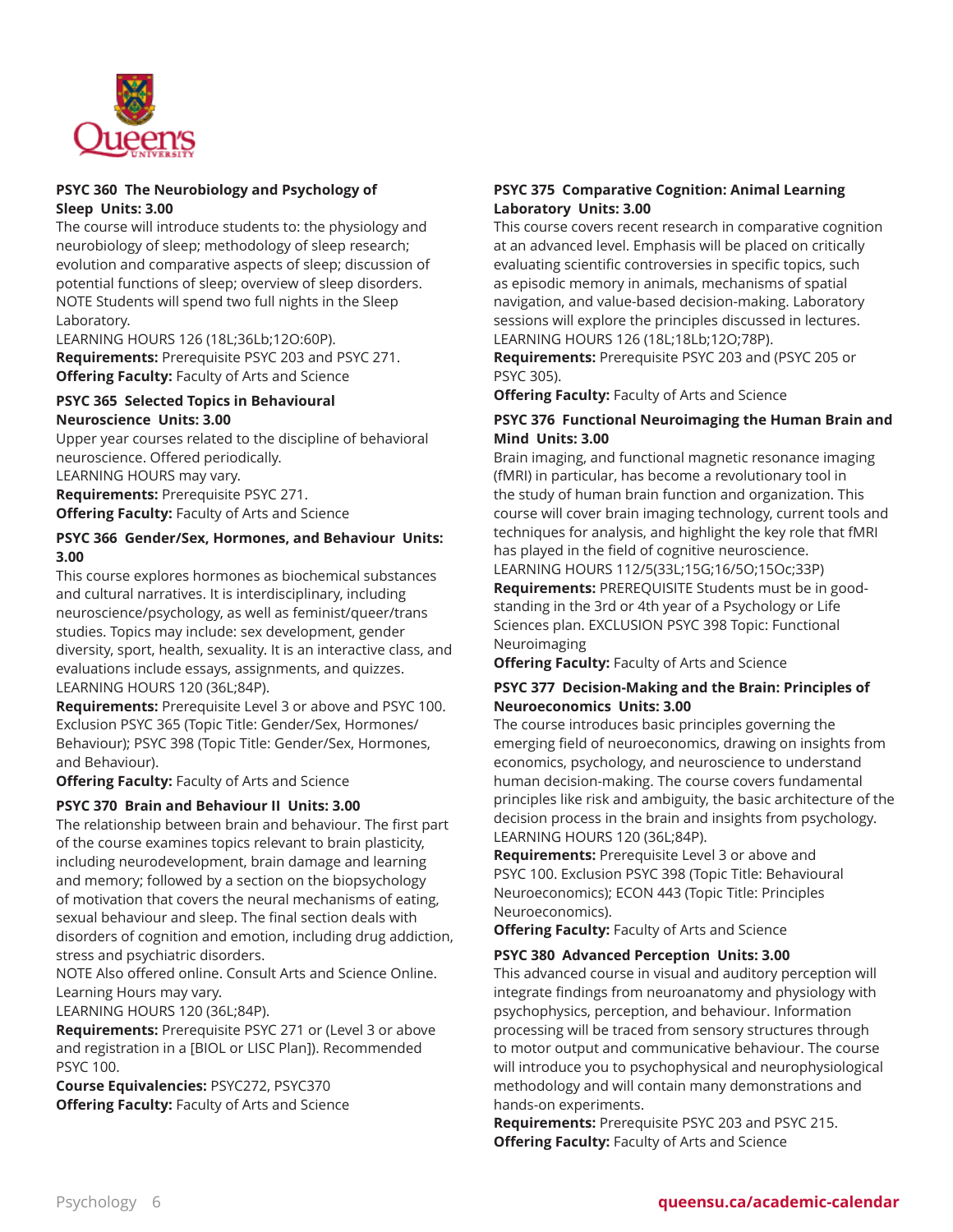

#### **PSYC 397 History of Modern Psychology Units: 3.00**

A survey of the history of modern psychology, from the early 19th century to the close of the 20th. The more important empirical findings of psychology and related disciplines will be examined together with their theoretical explanations. The course will lead to an examination of the causes of differential scientific progress in the various subfields of psychology.

NOTE Also offered online. Consult Arts and Science Online. NOTE Also offered at the Bader International Study Centre, Herstmonceux.

**Requirements:** Prerequisite PSYC 100. **Offering Faculty:** Faculty of Arts and Science

**PSYC 398 Selected Topics in Psychology I Units: 3.00** Lecture courses on selected topics in psychology offered periodically.

NOTE Prerequisites vary depending on specific course content; consult instructor or Undergraduate Office in the Psychology Department.

**Requirements:** lvl 3 and PSYC100

**Offering Faculty:** Faculty of Arts and Science

#### **PSYC 399 Selected Topics in Psychology II Units: 3.00**

Lecture courses on selected topics in psychology offered periodically.

NOTE Prerequisites vary depending on specific course content; consult instructor or Undergraduate Office in the Psychology Department.

**Requirements:** Prerequisite PSYC 100 and at least 6 units in PSYC at the 200 level or above.

**Offering Faculty:** Faculty of Arts and Science

#### **PSYC 400 Teaching and Learning in Psychology Units: 6.00**

An introduction to the scholarship and practice of teaching including what it means to be a scholarly teacher, how pedagogy research informs educational practice, and how people learn complex information. In addition to readings, critiques and facilitated discussions, a practicum component will include facilitating weekly tutorials.

NOTE Students must complete an application and be invited for an interview in the spring to be eligible for this fall term course. During the fall term, students will be responsible for facilitating 2-3 PSYC 100 tutorials per week as part of their teaching practicum.

LEARNING HOURS 221 (24S;24G;78Pc;20O;75P)

**Requirements:** Prerequisite Level 3 or above and registration in a (PSYC Major, Medial or Specialization Plan) and a minimum GPA of 3.30 in PSYC.

**Offering Faculty:** Faculty of Arts and Science

# **PSYC 420 Advanced Topics in Cognitive Psychology Units: 3.00**

An examination of selected topics in cognitive psychology which may include: computational modelling; problemsolving; face recognition; gestalt influences on cognitive science; motor control processes; cognitive neuropsychology. Exact topics to vary by year.

**Requirements:** Prerequisite PSYC 220 or PSYC 221 or COGS 200.

**Offering Faculty:** Faculty of Arts and Science

# **PSYC 421 Memory and the Brain Units: 3.00**

In this course you will gain an in-depth understanding of the literature studying memory from multiple methods and theoretical perspectives. You will learn about research exploring the mechanisms that allow us to learn, store, retrieve and update memories. Along the way, you will gain hands-on skills in experimental design.

#### LEARNING HOURS 120 (36S;36O;48P).

**Requirements:** Prerequisite PSYC 221 or PSYC 271 or COGS 200. Exclusion PSYC 420 (Topic Title: Research in Memory - Winter 2021; Fall 2021).

**Offering Faculty:** Faculty of Arts and Science

# **PSYC 422 Advanced Topics in Attention Units: 3.00**

Addresses topics in attentional control including limits in attentional control, cortical mechanisms of attention, spatial and temporal attention, interaction of attention and memory, and influence of videogame playing on attentional control. **Requirements:** Prerequisite PSYC 220 or PSYC 221 or COGS 200.

**Offering Faculty:** Faculty of Arts and Science

**PSYC 423 Visual Cognition in the Real World Units: 3.00** Visual cognition has been studied extensively in the lab, but it's not always clear how theoretical questions apply to the real world. In this course, we will examine both theoretical questions on perception, attention and memory as well as see how these apply to real world situations - examining xrays, distracted driving and gaming.

**Requirements:** Prerequisite PSYC 220 or PSYC 221 or COGS 200.

**Offering Faculty:** Faculty of Arts and Science

#### **PSYC 428 Psychotic Disorders Units: 3.00**

This seminar will provide students with an in-depth understanding of research in psychotic disorders such as schizophrenia and severe mood disorders. Topics will include neurocognitive dysfunction and its relationship to disability, pharmacological and psychological treatment, and assessment of symptoms across the lifespan.

LEARNING HOURS 120 (36S;84P)

**Requirements:** Prerequisite PSYC 235 or PSYC 236 **Offering Faculty:** Faculty of Arts and Science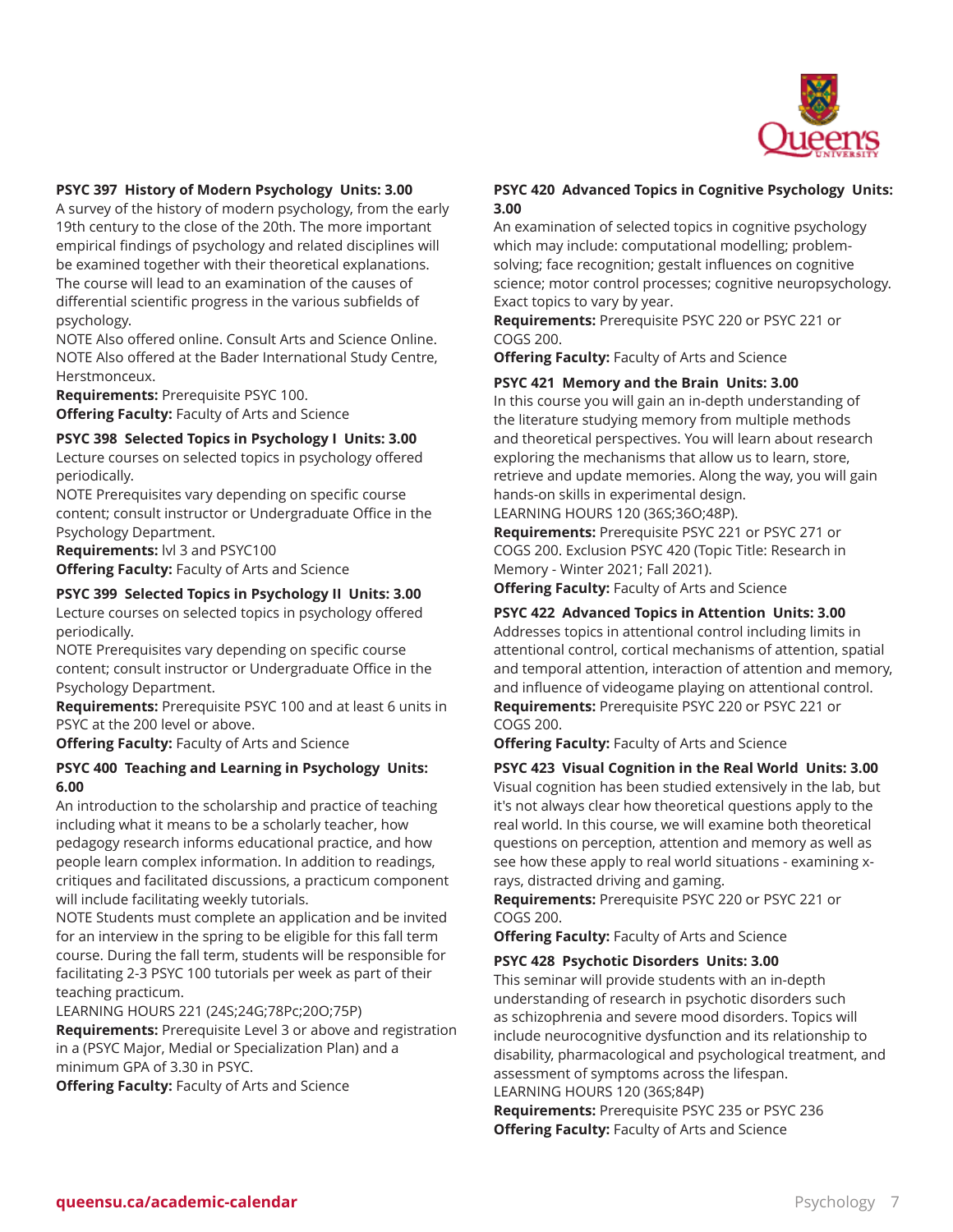

# **PSYC 429 Pain: Body and Mind Units: 3.00**

Pain is easy to recognize, but enormously challenging to define, describe and treat. This interactive and interdisciplinary course approaches the challenge of pain from the perspectives of philosophy, neuroscience and clinical psychology. We will examine what pain is, how we measure and treat it, and how it is instantiated in the body and brain.

LEARNING HOURS 123 (12L;18S;9G;84P) **Requirements:** Prerequisite PSYC 203 and PSYC 271. **Offering Faculty:** Faculty of Arts and Science

# **PSYC 430 The Self Units: 3.00**

This course reviews theory and research on the self, primarily from a social psychological perspective. Topics include: the nature of the self, search for self-knowledge, selfdevelopment, self-cognition, self-regulation of behaviour, self-presentation, self-esteem, and the role of the self in psychological health.

**Requirements:** Prerequisite PSYC 203 and PSYC 241. **Offering Faculty:** Faculty of Arts and Science

#### **PSYC 433 Human Sexual Function and Dysfunction Units: 3.00**

This course will provide students with an overview of common sexual dysfunctions, including prevalence, clinical presentation, and comorbid diagnoses. Particular attention will be paid to assessment and treatment (both therapy and medical management) in sexual dysfunction; in addition, past and current research strategies will be presented and critiqued, with an emphasis on classification difficulties. **Requirements:** Prerequisite PSYC 203 and (PSYC 235 or PSYC 236 or PSYC 333).

**Offering Faculty:** Faculty of Arts and Science

# **PSYC 435 Advanced Topics in Clinical Psychology Units: 3.00**

Recent developments in the experimental investigation and conceptualization of aspects of mental health such as anxiety, depression, thought and memory disorders, etc.

NOTE Prerequisites vary depending on specific course content; consult instructor or Undergraduate Office in the Psychology Department.

**Requirements:** Prerequisite PSYC 203 and (PSYC 235 or PSYC 236)

**Offering Faculty:** Faculty of Arts and Science

# **PSYC 436 Sexuality and Gender Units: 3.00**

This course provides an overview of the main theoretical perspectives on gender differences and similarities in sexuality, and examines how differences and similarities manifest in multiple domains, including sexual attitudes and behaviours, sexual motivation, mating strategies, sexual orientation, sexual psychophysiology, atypical sexuality, and sexual functioning.

**Requirements:** Prerequisite PSYC 203 and (PSYC 235 or PSYC 236 or PSYC 333 or BIOL 369).

**Offering Faculty:** Faculty of Arts and Science

# **PSYC 437 Mood Disorders Units: 3.00**

An intensive study of the state of research and controversies in the area of mood disorders. Specific topics covered will include bio-genetic, cognitive, interpersonal, and stress theories of etiology, as well as state-of-the-art advances in treatment.

LEARNING HOURS 120 (18L;18S;84P).

**Requirements:** Prerequisite PSYC 203 and (PSYC 235 or PSYC 236).

**Offering Faculty:** Faculty of Arts and Science

# **PSYC 438 Self-Injury and Suicide Units: 3.00**

Why do people intentionally hurt themselves? In this course, students will develop an advanced scientific understanding of suicide and non-suicidal self-injury. We will focus on: (a) definition, phenomenology, assessment, and epidemiology; (b) modern theories; (c) transdiagnostic risk factors; and (d) intervention, prevention, and postvention.

LEARNING HOURS 120 (18S;30aO;72P).

**Requirements:** Prerequisite PSYC 203 and PSYC 236. Exclusion PSYC 480 (Topic Title: Self-Injury and Suicide). **Offering Faculty:** Faculty of Arts and Science

# **PSYC 439 Interpersonal Processes in Depression Units: 3.00**

In this course, students will learn about interpersonal theories of depression, empirical findings related to interpersonal factors of depression, and interpersonal approaches to the treatment of depression. LEARNING HOURS 120 (36S;84P).

**Requirements:** Prerequisite PSYC 203 and (PSYC 235 or PSYC 236). Exclusion PSYC 480 (Topic Title: Interpersonal Factors in Depression); PSYC 435 (Topic Title: Interpersonal Factors in Depression).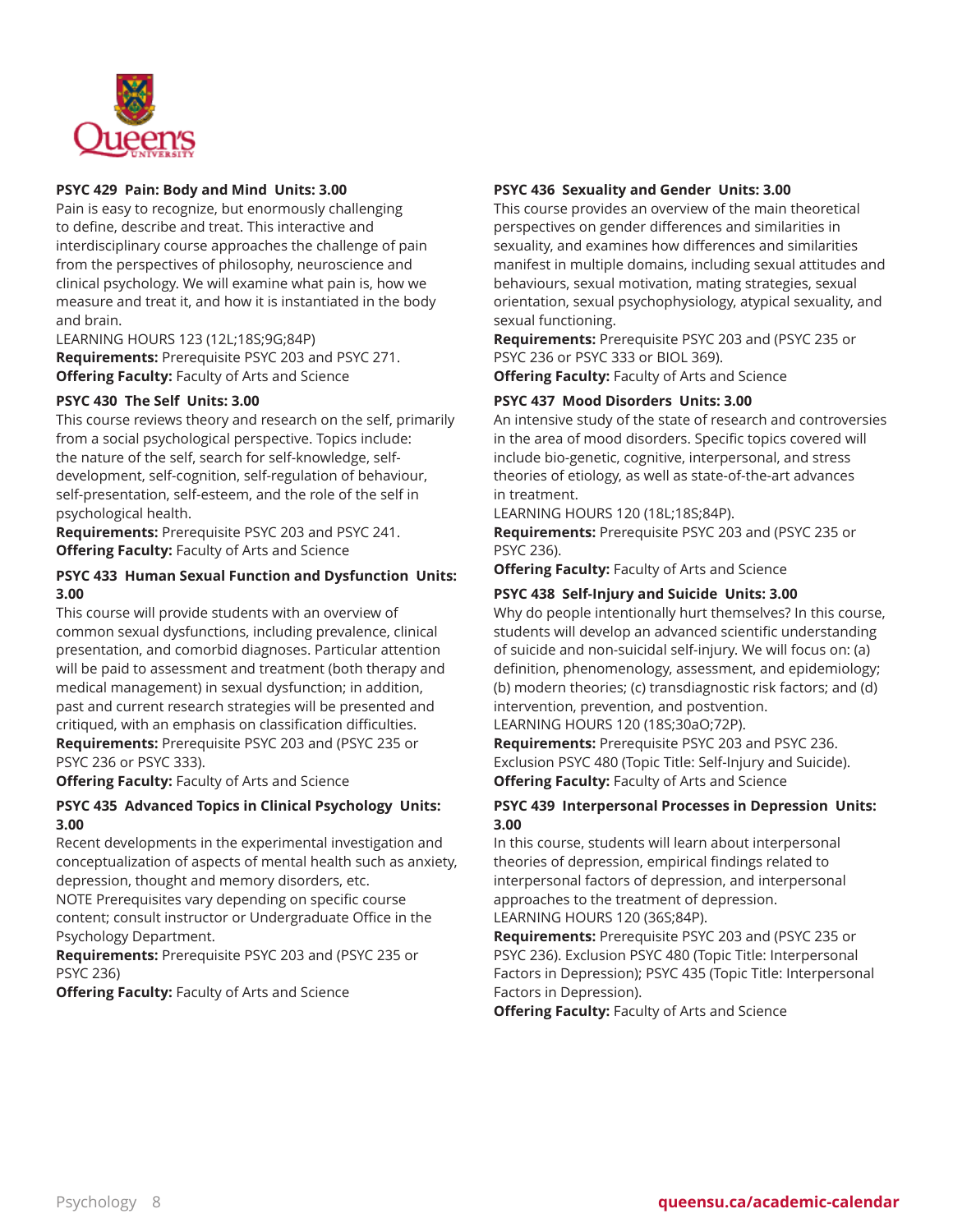

# **PSYC 440 Advanced Topics in Social Psychology Units: 3.00**

A discussion of some areas and issues in social psychology emphasizing techniques and methods of social psychological research. Substantive topics may include attitudes and attitude change, psychology of women, conformity and deviance, etc.

**Requirements:** Prerequisite Varies year to year depending on specific course content; consult the instructor or the Department of Psychology for more information. **Offering Faculty:** Faculty of Arts and Science

# **PSYC 441 Attitudes and Persuasion Units: 3.00**

This course provides an overview of classic and contemporary theories of attitudes and persuasion. Topics include the structure of attitudes, the role of attitudes in information processing, the impact of attitudes on behaviour, and the psychological processes underlying attitude change. A particular emphasis is placed on reviewing and evaluating theories of persuasion.

LEARNING HOURS 120 (24L;12S;84P) **Requirements:** Prerequisite PSYC 203 and PSYC 241. **Offering Faculty:** Faculty of Arts and Science

#### **PSYC 442 Culture and Cognition Units: 3.00**

This course will examine a wide range of social cognitive topics (e.g., reasoning, decision making, attribution, language, self-concept, cognitive styles, emotion, relationship and subjective well-being) from a cultural perspective by drawing on a wide range of cross-cultural studies. LEARNING HOURS 114 (12L;24S;78P)

**Requirements:** Prerequisite PSYC 203 and PSYC 241. **Offering Faculty:** Faculty of Arts and Science

#### **PSYC 443 Intimate Relationships Units: 3.00**

Classic and contemporary research pertaining to adult romantic relationships. Topics include attachment styles, relationship development, communication, and conflict in relationships.

LEARNING HOURS 126 (18L;18S;90P) **Requirements:** Prerequisite PSYC 203 and PSYC 241. **Course Equivalencies:** PSYC341, PSYC443 **Offering Faculty:** Faculty of Arts and Science

#### **PSYC 450 Advanced Topics in Developmental Psychology Units: 3.00**

Topics vary from year to year and may include prenatal factors in development, infancy, aging, adolescence, cultural deprivation and intervention programs in early childhood, and developmental psychopathology.

NOTE Prerequisites vary depending on specific course content; consult instructor or Undergraduate Office in the Psychology Department.

LEARNING HOURS 128 (18L;18S;25G;15O;52P) **Requirements:** Pre PSYC 203 and PSYC 251 **Offering Faculty:** Faculty of Arts and Science

#### **PSYC 451 Brain Development Units: 3.00**

This course is designed to be a relatively broad discussion of brain development, with a particular focus on issues such as development course, measurement, brain functioning, plasticity, and atypicality.

LEARNING HOURS 120 (36S;84Oc) **Requirements:** Prerequisite PSYC 251 and PSYC 271 **Offering Faculty:** Faculty of Arts and Science

#### **PSYC 452 Developmental Psycholinguistic Units: 3.00**

This seminar focuses on the human ability to produce and comprehend language and its development. Using original empirical articles the participants in the seminar will examine topics like syntactic and lexical disambiguation, structural priming, the development of reading, and cultural variability in language ability.

**Requirements:** Prerequisite (PSYC 203 and 12.0 units in PSYC at the 200-level or above) or (level 3 and [registration in a LING or COGS Plan] and a minimum grade of a B- in PSYC 100).

**Offering Faculty:** Faculty of Arts and Science

#### **PSYC 453 Infancy Units: 3.00**

This seminar examines social and cognitive development during the first two years of life. Topics include the early differentiation between animate and inanimate entities, goal attribution, imitation, and prosocial behaviour. **Requirements:** Prerequisite PSYC 203 and PSYC 251. **Offering Faculty:** Faculty of Arts and Science

#### **PSYC 454 Child in Society Units: 3.00**

The seminar focuses on the development of children's ability to navigate the social world. How do children understand social structures and processes? What determines their place in these structures? Topics will vary, e.g., the cognitive representation of social structures, modeling of social dynamics, cultural learning, essentialism, cooperation. LEARNING HOURS 120 (36S;12G;12O;60P). **Requirements:** Prerequisite PSYC 203 and PSYC 251. Exclusion PSYC 480 (Topic Title: Child in Society). **Offering Faculty:** Faculty of Arts and Science

**queensu.ca/academic-calendar** Psychology 9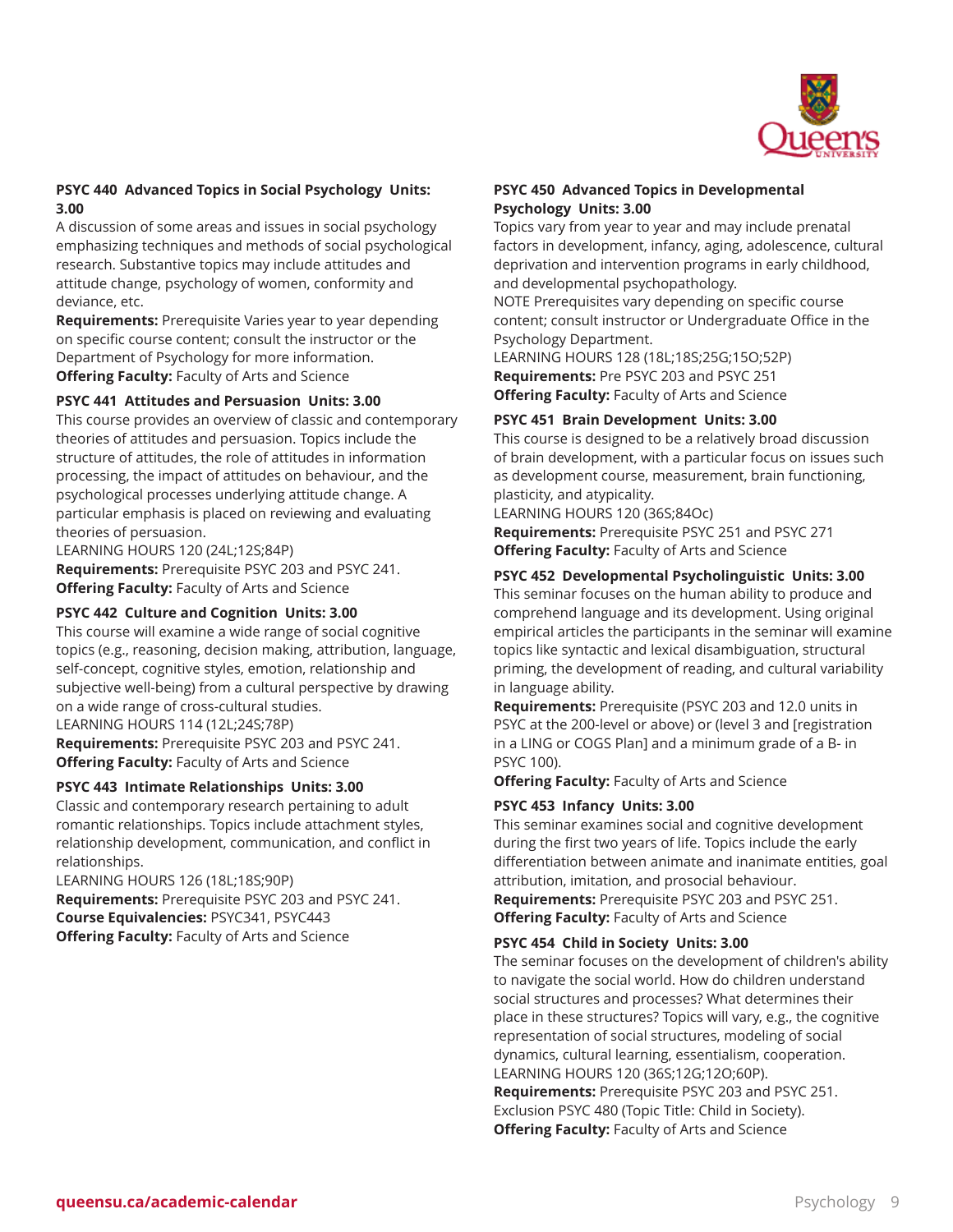

# **PSYC 455 Adolescence Units: 3.00**

This seminar will explore psychological development from the transition out of childhood to the transition into adulthood. The content of the course will cover typical and atypical adolescent development within several domains: cognitive, social, emotional, neurological and physical. Readings will focus on both basic developmental theory and applied research.

**Requirements:** Prerequisite PSYC 203 and PSYC 251. **Offering Faculty:** Faculty of Arts and Science

#### **PSYC 456 Theory of Mind Units: 3.00**

Explores children's emerging understanding that others' observable behaviours are motivated by internal mental states such as intentions, desires and beliefs. The first section of the course will cover the development of this understanding from infancy through the preschool years. The second section of the course will cover how this emerging understanding affects children's social and communicative development.

**Requirements:** Prerequisite PSYC 203 and PSYC 251. **Offering Faculty:** Faculty of Arts and Science

# **PSYC 458 Neurobiology of Socio-Emotional Development in Adolescence Units: 3.00**

Changes in adolescents' body, brain, and behaviour influence how teenagers perceive and interpret their social environment, navigate their emotional experiences, and behave in social contexts. This course examines how developmental neuroscience research has informed our knowledge of socio-emotional development in adolescence. LEARNING HOURS 120 (36S;84P).

**Requirements:** Prerequisite PSYC 203 and PSYC 251. Exclusion PSYC 450 (Topic Title: Neurobiology: Socio-Emotional Development).

**Offering Faculty:** Faculty of Arts and Science

# **PSYC 470 Advanced Topics in Behavioural Neuroscience Units: 3.00**

Intensive coverage of selected topics in behavioural neuroscience to include, in different years, such topics as neurobiology of learning and memory, neuroendocrinology, biological bases of motivation, biological bases of brain disorders, etc.

**Requirements:** Prerequisite PSYC 305 and PSYC 271 and PSYC 370.

**Offering Faculty:** Faculty of Arts and Science

#### **PSYC 471 Behavioural Pharmacology Units: 3.00**

The neuropharmacological basis of psychological processes. Topics to be covered include drug actions on neurochemical systems, psychoactive effects of drugs and the neuropharmacological basis of psychiatric disorders. LEARNING HOURS 120 (36S;84P).

**Requirements:** Prerequisite Level 3 or above and PSYC 271. **Offering Faculty:** Faculty of Arts and Science

#### **PSYC 473 Neurobiology of Psychiatric Disorders Units: 3.00**

An examination of current theories on the neurobiology of mental disorders (e.g. autism, schizophrenia, mood and anxiety disorders). Seminars will focus on the evaluation of animal models for investigating neurodevelopmental and pharmacological aspects of various psychopathologies. **Requirements:** Prerequisite PSYC 370. Recommended PSYC 205 or PSYC 305.

**Offering Faculty:** Faculty of Arts and Science

#### **PSYC 480 Special Topics in Psychology 1 Units: 3.00**

Seminar courses on advanced topics in psychology offered periodically by visiting professors.

NOTE Prerequisites vary depending on specific course content; consult instructor or Undergraduate Office in the Psychology Department.

LEARNING HOURS May vary.

**Requirements:** Prerequisite PSYC 203 and (PSYC 235 or PSYC 236)

**Offering Faculty:** Faculty of Arts and Science

#### **PSYC 485 Special Topics in Psychology II Units: 3.00**

Seminar courses on advanced topics in psychology offered periodically by visiting professors.

NOTE Prerequisites vary depending on specific course content; consult instructor or Undergraduate Office in the Psychology Department.

LEARNING HOURS 120 (36S;84P)

**Requirements:** pre PSYC202 and PSYC221 **Offering Faculty:** Faculty of Arts and Science

# **PSYC 495 Advanced Topics in Psychology Units: 3.00**

Seminar and lab course on an advanced topic in psychology offered periodically by visiting professors. NOTE Prerequisites vary depending on specific course content; consult instructor or Undergraduate Office in the Psychology Department. LEARNING HOURS 120 (12L;24S;84P)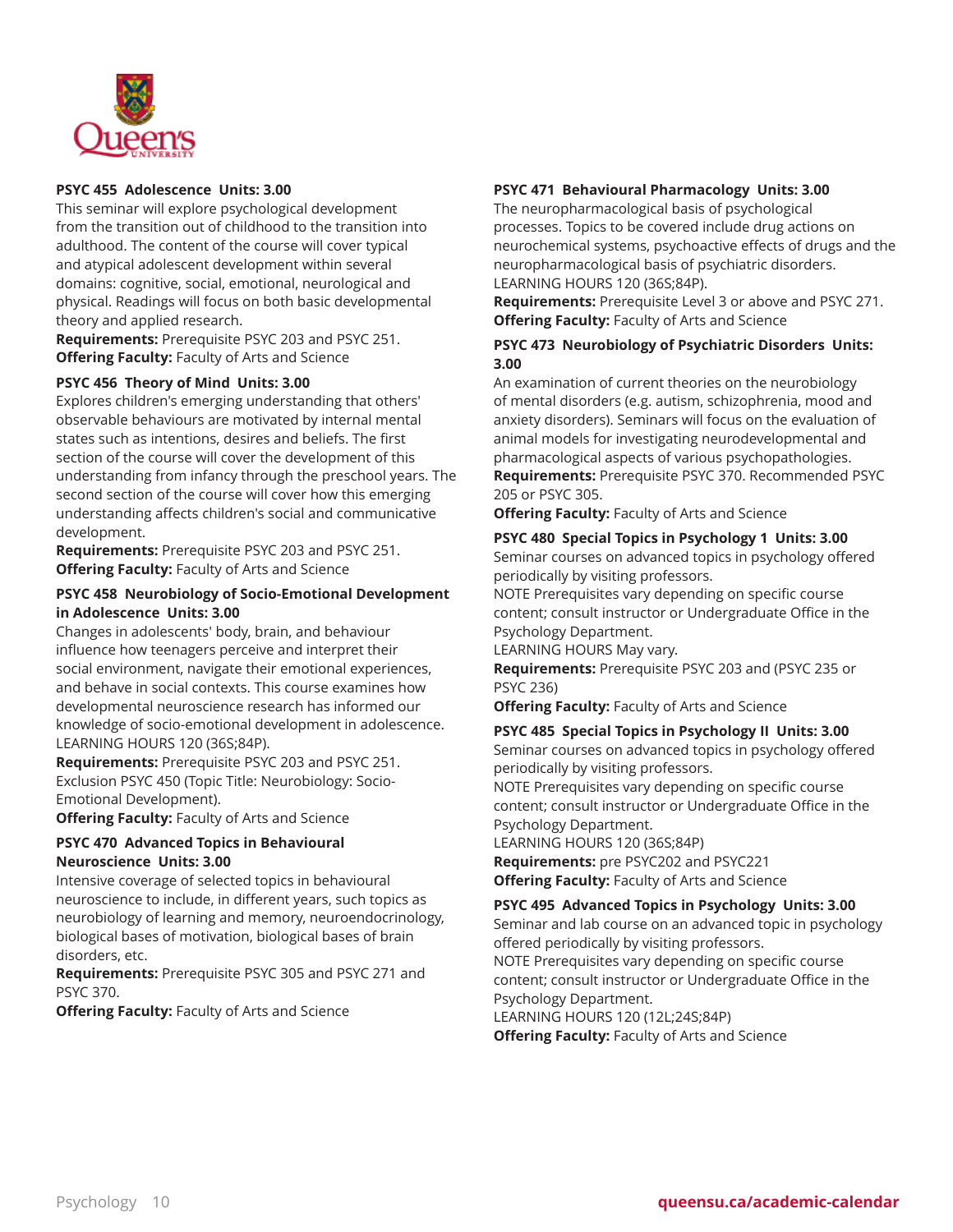

#### **PSYC 501 Honours Thesis Units: 9.00**

Each student will, under supervision, formulate and present an original research proposal involving the collection and analysis of data, carry it out, and submit a thesis based on the results. Proposals must be approved by relevant Ethics Review committees. This course is optional for students completing a major in psychology but all students are advised that admission to a graduate program in psychology normally requires the completion of an honours thesis.

NOTE Students whose research involves the care and/or handling of animals must also complete the Introductory Animal Care Course and if required the appropriate Animal Use workshops through the Office of the University Veterinarian.

LEARNING HOURS 365 (9S;6T;350P)

**Requirements:** Prerequisite (A minimum grade of a C+ in PSYC 302 or PSYC 300) and (a minimum GPA of 2.60 in PSYC 202; PSYC 203; PSYC 301; PSYC 302) and a GPA of 3.30 in PSYC and permission of Department.

**Offering Faculty:** Faculty of Arts and Science

#### **PSYC 550 Directed Special Reading I Units: 3.00**

Reading courses to be arranged in consultation with individual members of the Department.

NOTE Students are limited to a maximum of two of PSYC 550, PSYC 555, PSYC 570, or PSYC 575. Students are also limited to a maximum of two 500-level courses supervised by the same faculty member. (Students registered in PSYC 501 concurrently will not normally take one of these courses with their thesis supervisor.)

LEARNING HOURS 117 (20G;13I;84P).

**Requirements:** Prerequisite Permission of the instructor and of the Chair of Undergraduate Studies and Level 3 or above and registration in a PSYC Major, Joint Honours, or Specialization Plan.

**Offering Faculty:** Faculty of Arts and Science

#### **PSYC 555 Directed Special Reading II Units: 3.00**

Reading courses to be arranged in consultation with individual members of the Department.

NOTE Students are limited to a maximum of two of PSYC 550, PSYC 555, PSYC 570, or PSYC 575. Students are also limited to a maximum of two 500-level courses supervised by the same faculty member. (Students registered in PSYC 501 concurrently will not normally take one of these courses with their thesis supervisor.)

LEARNING HOURS 117 (20G;13I;84P).

**Requirements:** Prerequisite Permission of the instructor and of the Chair of Undergraduate Studies and Level 3 or above and registration in a PSYC Major, Joint Honours, or Specialization Plan.

**Offering Faculty:** Faculty of Arts and Science

#### **PSYC 570 Directed Special Laboratory I Units: 3.00**

Laboratory courses to be arranged in consultation with individual members of the Department. Courses must involve data collection; approximately 5-7 hours of lab work per week required.

NOTE Students whose research involves the care and/or handling of animals must also complete the Introductory Animal Care Course and if required the appropriate Animal Use workshops through the Office of the University Veterinarian.

NOTE Students are limited to a maximum of two of PSYC 550, PSYC 555, PSYC 570, or PSYC 575. Students are also limited to a maximum of two 500-level courses supervised by the same faculty member. (Students registered in PSYC 501 concurrently will not normally take one of these courses with their thesis supervisor.)

LEARNING HOURS 117 (78Lb;39P).

**Requirements:** Prerequisite Permission of the instructor and of the Chair of Undergraduate Studies and Level 3 or above and registration in a PSYC Major, Joint Honours, or Specialization Plan.

**Offering Faculty:** Faculty of Arts and Science

#### **PSYC 575 Directed Special Laboratory II Units: 3.00**

Laboratory courses to be arranged in consultation with individual members of the Department. Courses must involve data collection; approximately 5-7 hours of lab work per week required.

NOTE Students whose research involves the care and/or handling of animals must also complete the Introductory Animal Care Course and if required the appropriate Animal Use workshops through the Office of the University Veterinarian.

NOTE Students are limited to a maximum of two of PSYC 550, PSYC 555, PSYC 570, or PSYC 575. Students are also limited to a maximum of two 500-level courses supervised by the same faculty member. (Students registered in PSYC 501 concurrently will not normally take one of these courses with their thesis supervisor.)

LEARNING HOURS 117 (78Lb;39P).

**Requirements:** Prerequisite Permission of the instructor and of the Chair of Undergraduate Studies and Level 3 or above and registration in a PSYC Major, Joint Honours, or Specialization Plan.

**Offering Faculty:** Faculty of Arts and Science

**PSYC 594 Independent Study Units: 3.00 Offering Faculty:** Faculty of Arts and Science

**PSYC 595 Independent Study Program Units: 6.00 Offering Faculty:** Faculty of Arts and Science

**PSYC 596 Independent Study Units: 12.00 Offering Faculty:** Faculty of Arts and Science